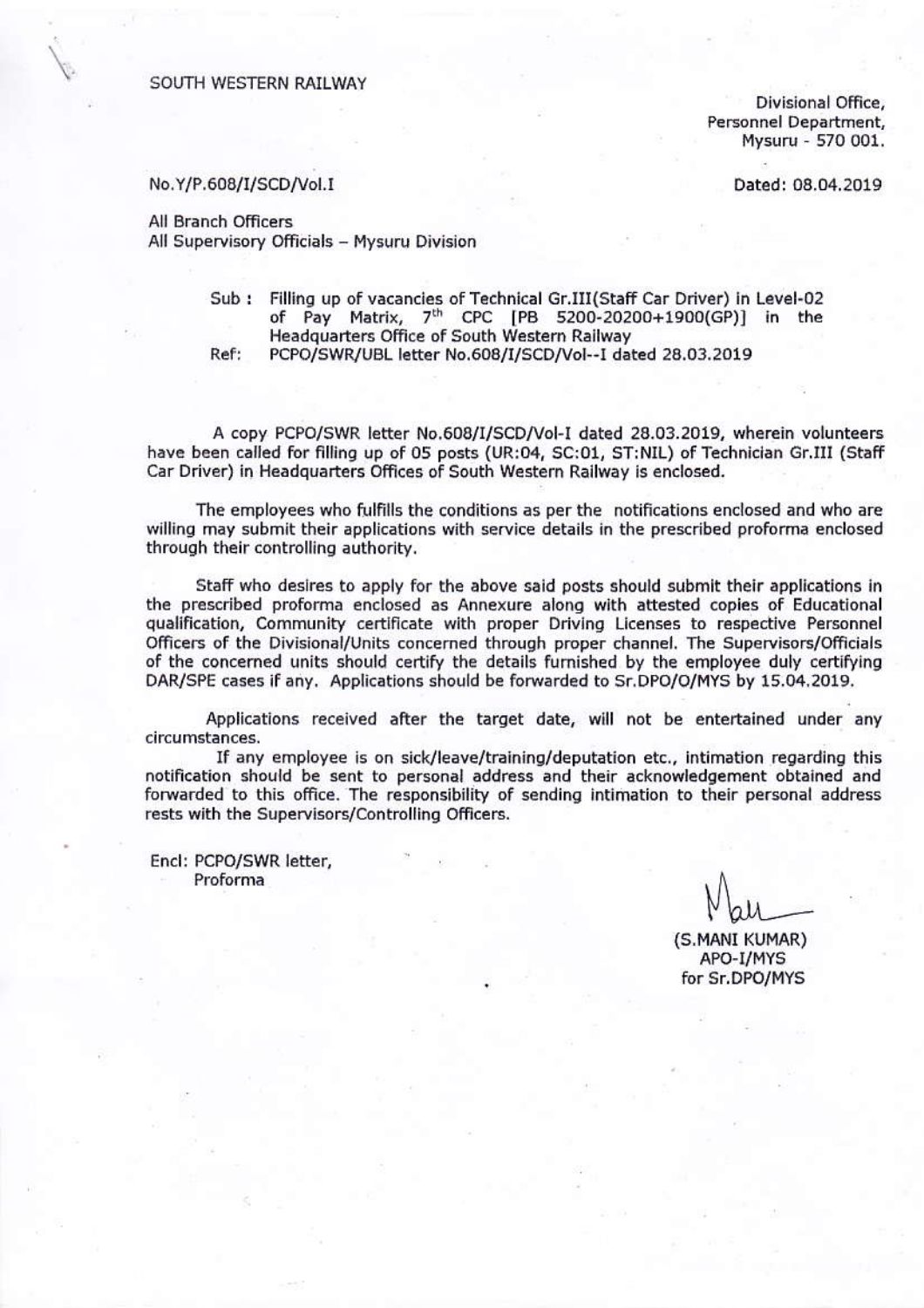$S_{\mathcal{T}}\cdot\mathbb{D}^{(0)}$  Mys



## पश्चिम रेलवे/SOUTH WESTERN RAILWAY

क्षेत्रीय प्रधान कार्यालय/Zonal Head Quarter Office कार्मिक विभाग/ Personnel Department, रेल सौधा/Rail Soudha, गदग रोड़/Gadag Road हब्बल्लि/ Hubballi - 580020 दिनांक/Date: 28.03.2019

सं.दपरे/पी.608/I/SCD/Vol-I

All PHODs/HCDs/SWR DRMs (P)/UBL, SBC & MYS; CWM/UBLS & MYSS; CAO/CN/BNC, Chairman, RRB/BNC; Dv.CE/TMO/YPR; Register, RCT/SBC Dy.CMM/GSD/UBL, Dy.CMM/AP/MYSS

- Sub: Filling up of the vacancies of Technical Gr. III(Staff Car Driver) in Level 2 of Pay Matrix, 7<sup>th</sup> CPC (PB-II 5200-20,200+GP 1900/ of VI<sup>th</sup> CPC) in the Headquarters office of South Western Railway.
- 1. It is proposed to fill up the following vacancies of the post of Technician Gr. III(Staff Car Driver) in Level 2 of Pay Matrix, 7<sup>th</sup> CPC (PB-II 5200-20,200+GP 1900/ of VI<sup>th</sup> CPC) in the Headquarters Offices of South Western Railway.

Vacancies assessed: UR =4, SC=1, ST=NIL, Total=05

- 2. Applications are invited from serving Group 'D' employees of this Railway, who have completed 2 years of regular service, irrespective of Department, working in grades lower than the grade of Level 2 of Pay Matrix, 7<sup>th</sup> CPC (PB-II 5200-20,200+GP'1900/ of VI<sup>th</sup> CPC) and fulfilling the following eligibility conditions:
	- Must be literate ie. Minimum 10<sup>th</sup> standard passed. Î.
- Must hold a valid Light/Heavy Vehicle Driving License and valid First Aid ii) Certificate.
- Must possess elementary knowledge of mechanism of Car/Jeep/Matador and  $\overline{III}$ capable of basic troubleshooting and preventive maintenance.
- 3. The candidates will be subjected to a prescribed Trade Test and on qualifying they will be considered for the post of Technician Gr.III (Staff Car Driver). They should also be found fit in Bee-One (B-1) medical classification. Once the employee is selected and posted as Staff Car Driver, he will seek further advancement in the new cadre.
- 4. Staff who desires to apply for the posts mentioned above should submit their applications in the prescribed proforma enclosed as Annexure to this Notification duly enclosing attested copies of Educational Qualification, Community Certificate and proper Driving Licenses, to respective Personnel Officers of the Divisional/Units concerned through proper channel. The supervisors / Officials of the concerned units should certify the details furnished by the employee duly certifying DAR/SPE cases if any. In those Units where Personnel Officers are not provided with, the applications should be submitted to the Head of the Unit concerned for onward transmission to the respective Sr.DPO/DPO/WPO/APO by 15.04.2019.

Contd...2

s*:*АОЧАН КАРЕТАРН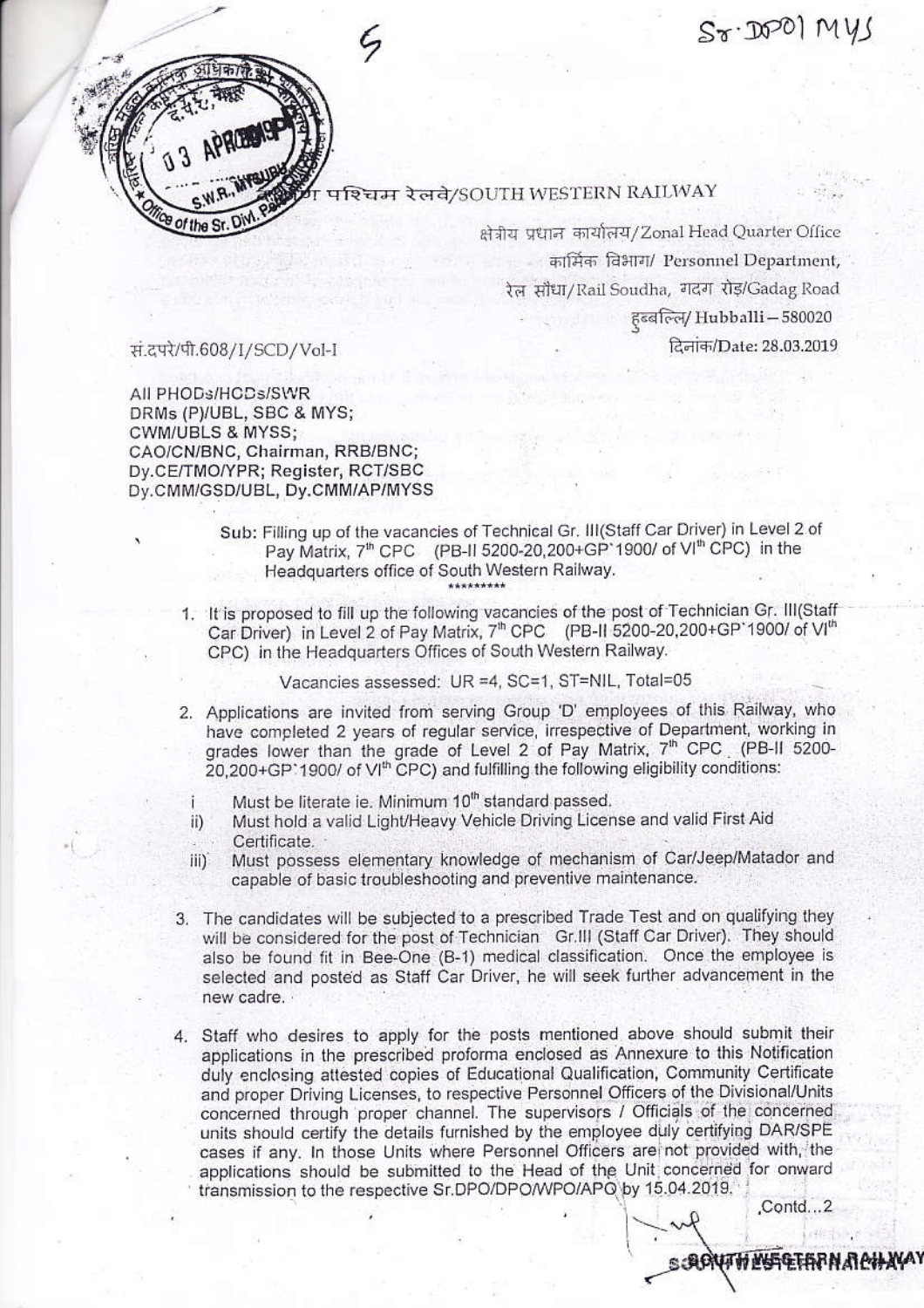5. The Personnel Officers of the respective Divisions/Units will verify the correctness of the particulars furnished in the applications and forward a consolidated list along with the applications to reach this office (PCPO) on or before 24,04,2019 certain. Applications received without certification of the correctness of the particulars will not be entertained. Applications received after the last date or directly in this office will not be considered/entertained.

 $-2-$ 

- 6. Divisions/Extra-Divisional Units will please ensure that the notification got circulated to all concerned and wide publicity given so as to enable the eligible staff to submit their applications in time.
- 7. The receipt of this notification may please be acknowledged.

This issues with the approval of the Competent Authority.

(सी.एम.मुनिस्वामि/ C.M.Muniswamy) सहायक कार्मिक अधिकारी/प्रका APQ/HQ कृते प्रधान 'मुख्य कार्मिक अधिकास for Principal Chief Personnel Officer

160 - 2011 - Barcelon Ave, 185 Development Road

couse a commercial consent and of **MEEL SANADO TA** 

**Lighter** 

"我的时候,如此,你们的时候,你们的情况是 an away as the present example and stream

C:- Sr.DPO/UBL for information and necessary action please. Secy to GM/SWR for kind information please.

**Falk** 

**Santo y si the Santo Allen della con-**

Windows and Edisburgh Strip

The Walter of Barrier

| वरिमंकाधि.<br>Sr.DPO      | काथि./I<br>IPO/I |  |
|---------------------------|------------------|--|
| ांकाधि.<br><b>DPO</b>     | सकाधि.<br>APO    |  |
| मुकाधि/प्रशा<br>Chos.Admn |                  |  |

**Sale front Five**